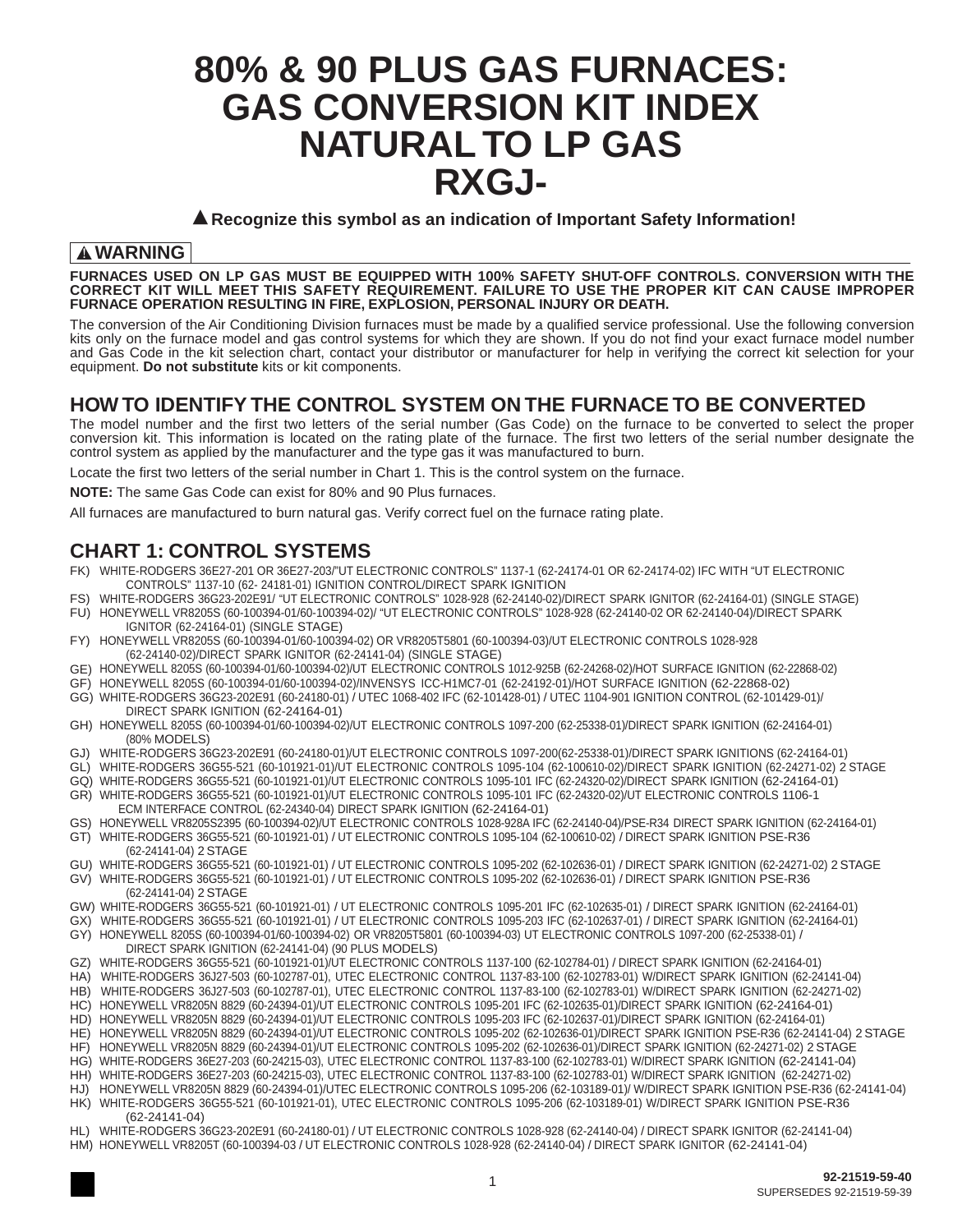- HQ) HONEYWELL VR8205N 8829 (60-24394-01)/UTEC ELECTRONIC CONTROLS 1095-206 (62-103189-01)/ W/DIRECT SPARK IGNITION PSE-R39 (62-24271-02)
- HR) WHITE-RODGERS 36G55-521 (60-101921-01), UTEC ELECTRONIC CONTROLS 1095-206 (62-103189-01) W/DIRECT SPARK IGNITION PSE-R39 (62-24271-02)
- HS) HONEYWELL VR8205S (60-100394-02)/UTEC ELECTRONIC CONTROLS 1028-930R2 (62-103498-01) W/DIRECT SPARK IGNITION PSE-R34 (62-24164-01) HT) WHITE-RODGERS 36G23-202E91 (60-24180-01)/UTEC ELECTRONIC CONTROLS 1028-930R2 (62-103498-01) W/DIRECT SPARK IGNTION PSE-R34
- (62-24164-01) HU) WHITE-RODGERS 36J27-503 (60-102787-01), WHITE-RODGERS ELECTRONIC CONTROLS 50C51M-101 (62-103565-01), DELTA CONTROLS -
- INDUCER CONTROL VFD001L11A (62-103578-01) W/HOT SURFACE IGNITION (62-103541-01 (W-R)
- HV) HONEYWELL VR8205T (60-100394-03)/UTEC ELECTRONIC CONTROLS 1028-930 (62-103498-01) W/DIRECT SPARK IGNITION PSE-R34 (62-24164-01) JA) WHITE-RODGERS 36J27-503 (60-102787-01), WHITE-RODGERS ELECTRONIC CONTROLS 50C51M-102 (62-104131-01), DELTA CONTROLS INDUCER
- CONTROL VFD001L11A (62-103578-01) WITH WHITE-RODGERS HOT SURFACE IGNITION (62-103541-01)

### **EXAMPLE: CONTROL SYSTEMS**

SERIAL NUMBER ON FURNACE RATING PLATE: **GY 5D302 F2607 00135**

### CONTROL SYSTEM

The first two letters in the serial number are "GY." When the "GY" is located in Chart 1, the control system in the furnace is a Honeywell VR8205S Valve, manufactured to burn natural gas.

With the model number from the rating plate, the control system from Chart 1, the type gas it presently burns, the proper conversion kit can now be selected.

### **EXPLANATION: USING THE CONVERSION KIT CHARTS**

STEP 1. Find the control system by serial number code letters in the Gas Code Column in the conversion kit chart.

STEP 2. The type furnace and model number are listed on the left hand column. **IMPORTANT: Verifying the model number of the furnace is a necessity, since there are common serial number codes which are used on the 80% & 90 Plus models.**

STEP 3. By going down in the control system and across in the model number line, the proper kit number can be located.

#### **EXAMPLE**

You wish to convert an Upflow/Horizontal natural gas furnace model (-)GPN-12E from natural gas to LP gas.

Using the information from the first example, the first two letters of the serial number were "GH." Locate the serial number code letters "GH" in the Gas Code Column of Chart 2: Conversion Kits - Natural gas to LP gas - 80% models. Locate the model number of the unit in the first column on the left on the chart, and find that for U.S./Canadian models an FP15 conversion kit would be used.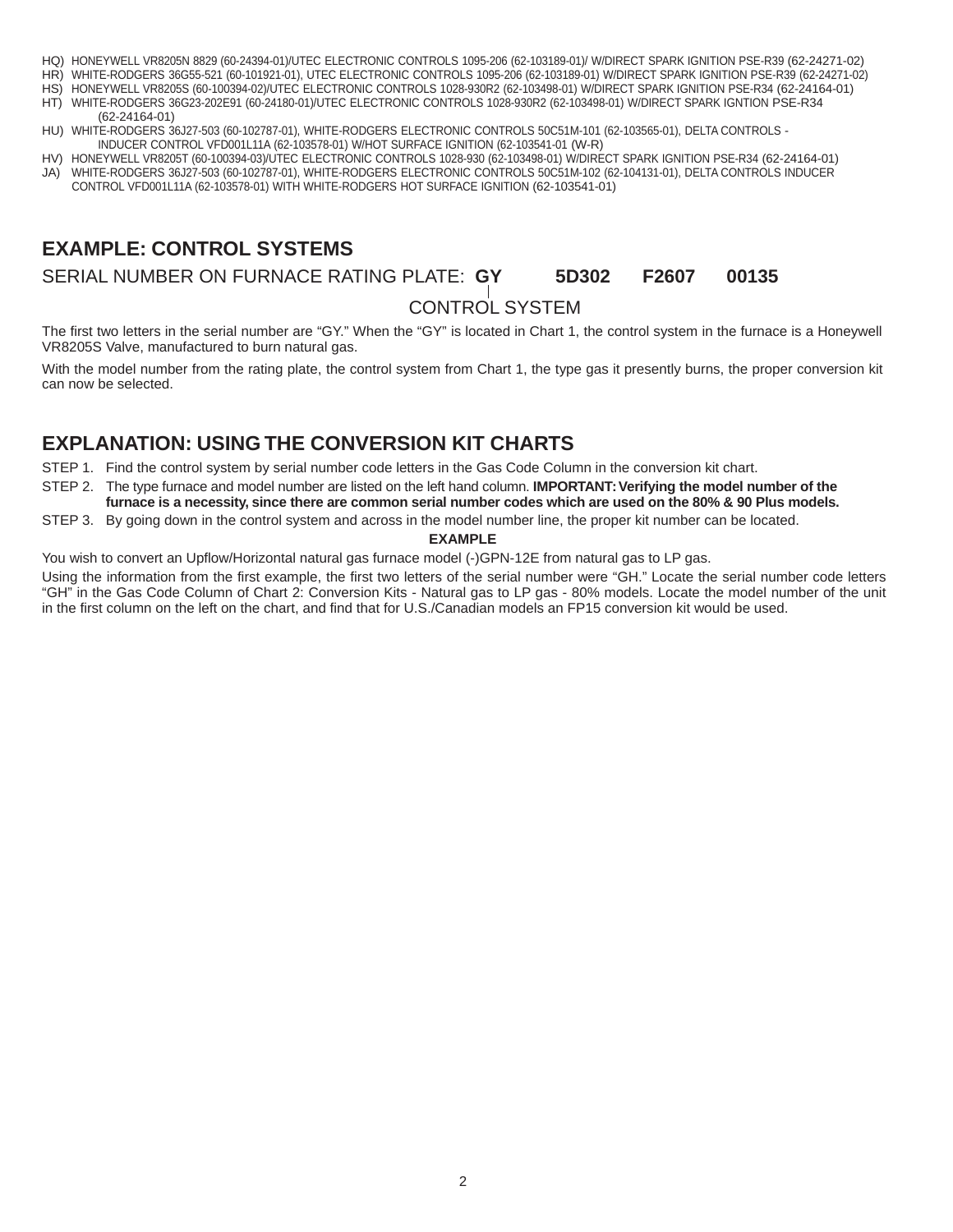### **CHART 2: "80% MODELS" CONVERSION KITS - NATURAL GAS TO LP GAS**

|                                                         |                             |                 | Kit No.       |                    |
|---------------------------------------------------------|-----------------------------|-----------------|---------------|--------------------|
| <b>Furnace Model Number</b>                             | <b>Type of Ignition</b>     | <b>Gas Code</b> | U.S./Canadian | <b>Export Only</b> |
| (-)GLT -07 to -12, (-)GLS -05 to -15, (-)GLN -05 to -15 | Direct Spark (single-stage) | FU. FS. HT      | $FP-15$       |                    |
| (-)GLQ -05 to -15                                       | Direct Spark (two-stage)    | GQ, GW          | FP-32         |                    |
|                                                         | Direct Spark (two-stage)    | HC.             | $FP-25$       |                    |
| $(-)$ GLR $-05$ to $-15$                                | Direct Spark (two-stage)    | GR, GX          | FP-32         |                    |
|                                                         | Direct Spark (two-stage)    | HD              | $FP-25$       |                    |
| (-)GPT -05 to -12, (-)GPS -05 to -15, (-)GPN -05 to -15 | Direct Spark (single-stage) | FS, FU, HT      | $FP-15$       |                    |
| SGPN-04 to-13                                           | Direct Spark (50HZ)         | GS              |               | $FP-16$            |
| (-)GPQ -05 to -15                                       | Direct Spark (two-stage)    | GQ, GW          | FP-32         |                    |
|                                                         | Direct Spark (two-stage)    | HC              | $FP-25$       |                    |
| $(-)$ GPR $-05$ to $-15$                                | Direct Spark (two-stage)    | GR, GX          | FP-32         |                    |
|                                                         | Direct Spark (two-stage)    | HD              | $FP-25$       |                    |
| RGLE-07, 10 & 12                                        | Direct Spark (two-stage)    | GZ              | FP-32         |                    |
| RGPE-05, 07, 10 & 12                                    | Direct Spark (two-stage)    | GZ              | FP-32         |                    |

### **CHART 3: 80% HIGH ALTITUDE INSTRUCTIONS (Refer to applicable furnace installation instructions for details)**

Caution. The National Fuel Gas Code (NFGC) guidelines should be followed when converting these furnaces for high altitude operation. The National Standard of Canada, Natural Gas and Propane Installation Code B149.1 guidelines should be followed when converting these furnaces in Canada.

34" 80 Plus furnaces installed above 2000 ft. require the furnace to be de-rated 4% per thousand feet. Note # Factory installed orifices are calculated and sized based on a sea level Natural Gas heating value of 1075 BTU per cubic ft. Regional reduced heating values may nullify the need to change orifices except at extreme altitudes.

 $I/H = \dot{Q}$ 

 $25000 / 1050 = 23.81$  ft<sup>3</sup>

Input BTU/HR = Heating Value of Gas (BTU/Ft<sup>3</sup>) x 3600 x correction factor Time in Seconds (for 1 cu.ft.) of Gas

Example of orifice sizing using the National Fuel Gas Code Appendix F:

#### **Example: 900 BTU/ft3 Regional Natural Gas Heating Value**

 $I/H = \dot{Q}$  $25000 / 900 = 27.78$  ft<sup>3</sup> I = Sea Level input (per burner): 25000 H = Sea Level Heating Value: 900

 $Q = 27.78$  ft<sup>3</sup> Natural Gas per hour.

From Table F.1 of National Fuel Gas Code Handbook, 2002 (3.5" w.c. column) Orifice required at Sea Level: # 40

From Table F.4 of National Fuel Gas Code Handbook, 2002

Orifice required at 5000 ft. elevation (4% de-rate per thousand ft): # 42 Orifice required at 8000 ft. elevation  $(4%$  de-rate per thousand ft): #44 I = Sea Level input (per burner): 25000 H = Sea Level Heating Value: 1050  $Q = 23.81$  ft<sup>3</sup> Natural Gas per hour.

> From Table F.1 of National Fuel Gas Code Handbook, 2002 (3.5" w.c. column) Orifice required at Sea Level: # 43 From Table F.4 of National Fuel Gas Code Handbook, 2002 Orifice required at 5000 ft. elevation (4% de-rate per thousand ft): # 45 Orifice required at 8000 ft. elevation  $(4\%$  de-rate per thousand ft): #47

> **Example: 1050 BTU/ft3 Regional Natural Gas Heating Value**

| For U.S. and Canada<br>Natural Gas Orifice Drill Size (4% per 1,000 ft. De-Rate)<br>80% Burner Input (per burner) 25,000 BTU @ Sea Level                                                  |    |    |    |    |    |    |    |    |
|-------------------------------------------------------------------------------------------------------------------------------------------------------------------------------------------|----|----|----|----|----|----|----|----|
| Annual Avg. Heat Sea level 2000 to 3000 to 4000 to 5000 to 6000 to 7000 to 8000 to<br>Value (btu per ft <sup>3</sup> ) to 1999 ft 2999 ft 3999 ft 4999 ft 5999 ft 6999 ft 7999 ft 8999 ft |    |    |    |    |    |    |    |    |
| 850                                                                                                                                                                                       | 38 | 39 | 40 | 41 | 41 | 42 | 42 | 43 |
| 900                                                                                                                                                                                       | 40 | 41 | 42 | 42 | 42 | 43 | 43 | 44 |
| 975                                                                                                                                                                                       | 41 | 42 | 42 | 42 | 43 | 43 | 44 | 44 |
| 1075                                                                                                                                                                                      | 42 | 42 | 43 | 43 | 43 | 44 | 44 | 45 |

1170 43 44 44 44 45 45 46 47

#### **per 1,000 ft. De-Rate)** 80% Burner Input (per burner) 25,000 BTU @ Sea Level **Altitude Input (per burner) 15000 Orifice Size** 0 to 2000 ft. 25000 #54 3000 24000 #54 4000 23000 #54 5000 22000 #54 6000 21000 #54 7000 20000 #54 8000 19000 #55 9000 18000 #55

10000 17000 #55

**For U.S. and Canada L.P. Gas Orifice Drill Size (4%** 

#### **LP Gas**

LP Gas is a manufactured gas that has consistent heating value across most regions.

The NFGC guidelines are used with the following exception: The recommended LP Gas high altitude orifice selections differ slightly in that the NFGC LP orifice chart, as they are not accurate for Rheem products. The<br>National Fuel Gas Code LP orifices are based on an 11" of water column pressure at the orifice, which differs f Rheem products that use 10" of water column at the orifice. This difference requires a deviation from the NFGC orifice size recommendations. The Sea Level input should still be reduced by 4% per thousand ft. and the orifice size must be selected based on the reduced input selection chart at right.

**Orifice Ordering Information: Orifice sizes are selected by adding the 2-digit drill size required in the orifice part number. Drill sizes available are 39 through 64; metric sizes available 1.10mm (-90) and 1.15mm (-91): Orifice Part Number 62-22175-(drill size).**

**Example 1: #60 drill size required – Part # 62-22175-60 Example 2: 1.15mm drill size orifice required – Part # 62-22175-91**

#### 3